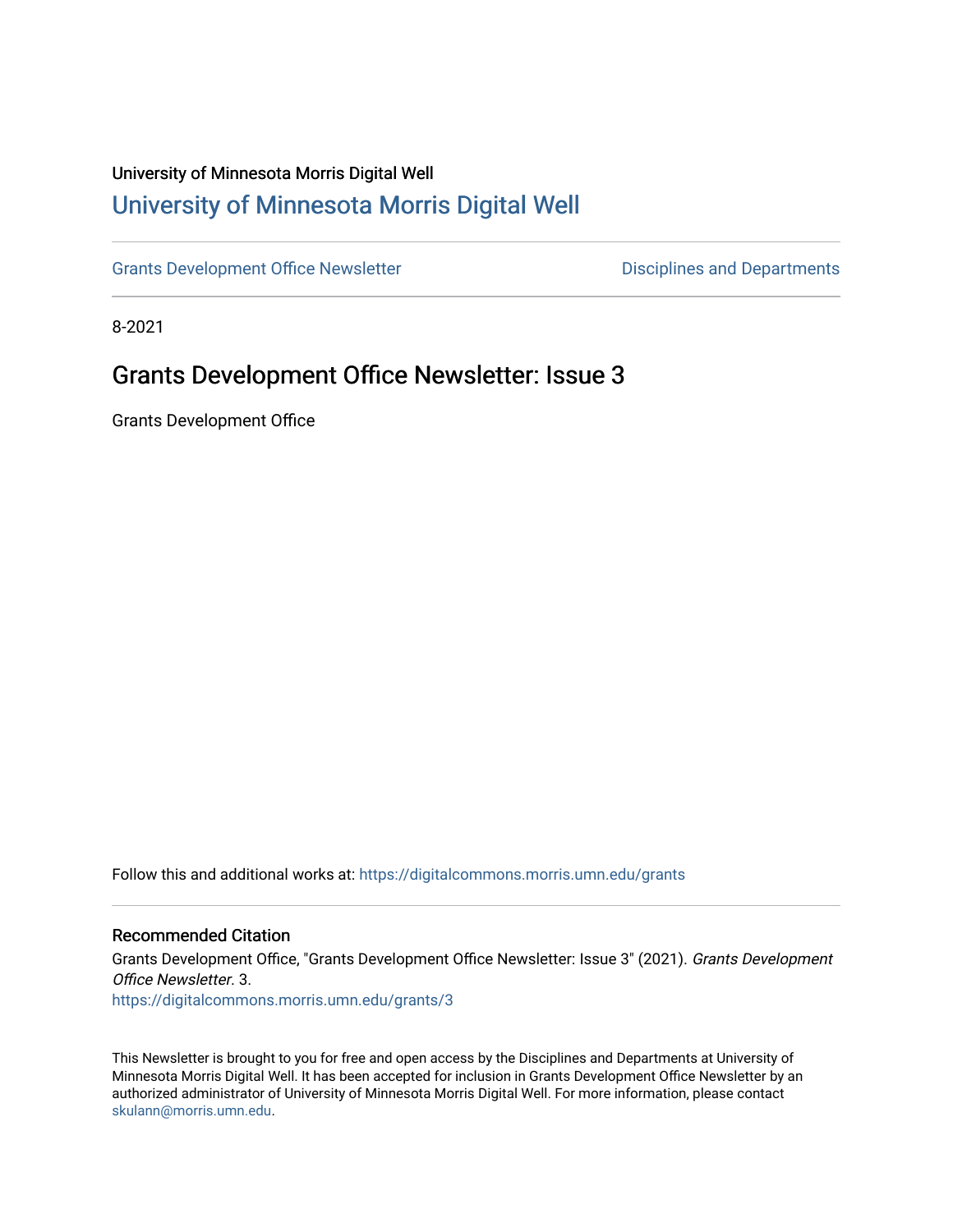#### **UNIVERSITY OF MINNESOTA**

# **MORRIS**

Grants Development Office Newsletter

Issue 3, August, 2021

Greetings from the Grants Development Office, everyone. We realize that you have dozens (hundreds?) of other things to think about as the semester begins, but we thought you'd like to know about some upcoming events, and grant deadlines.

#### *Learning Sessions*

## **Funding Research and Submitting Grant Proposals**

You are invited to learn more about funding research, submitting proposals, and award management at UMM. We are offering both in-person and virtual overviews of internal and external funding opportunities.

#### **In-person Session**

Friday, August 20 2:00 pm Prairie Lounge, Student Center

#### **Virtual Session**

Friday, August 20 10:30 am [Meeting link](https://www.google.com/url?q=https://umn.zoom.us/j/95491827278?pwd%3DM2RqWXlJVkZrelp4N2REYmNUOHNzUT09&sa=D&source=calendar&ust=1628613530986098&usg=AOvVaw0gRGIEPqof9xDsabq7SgZu)

We are happy to help you with questions regarding internal and external sources of funding/submitting grants at any time. Please contact John Hamerlinck, x6242, hamer111@morris.umn.edu or Alisande Allaben,x6469,allabeam@morris.umn.edu to find a time which works best for you.

#### *Save the Date*

## **Celebration of Scholarly Accomplishments 2021, Tuesday, November 2**

We are happy to announce that the tenth Celebration of Scholarly Accomplishments, a showcase of the outstanding scholarly and creative activity of our UMN Morris colleagues, will be held again this year after a COVID enforced hiatus.

#### **Call for 2021 posters**

Scholarly accomplishments posters highlight peerreviewed (or equivalent) recent scholarly and creative accomplishments. Please choose one significant work that you would like to have highlighted. This may include a published article, book, professional production, art exhibition, etc. Any work which is recent (2019-2021) and has not previously been showcased in the event can be submitted for your 2021 poster.

**[Submit your poster information](https://docs.google.com/forms/d/e/1FAIpQLScCexIEX1pOZg8ogvnuU3-_jR5HT2Nvi-3kMKaX2v0lpkQnwQ/viewform) [here](https://docs.google.com/forms/d/e/1FAIpQLScCexIEX1pOZg8ogvnuU3-_jR5HT2Nvi-3kMKaX2v0lpkQnwQ/viewform)** no later than Monday, September 7. If you would prefer you may email your poster information in a Word document to Naomi Skulan, [skulann@morris.umn.edu](mailto:skulann@morris.umn.edu) or Alisande Allaben, [allabeam@morris.umn.edu.](mailto:allabeam@morris.umn.edu)

This event is sponsored by the Office of the Interim Vice Chancellor for Academic Affairs and Dean, the Grants Development Office, and the Briggs Library.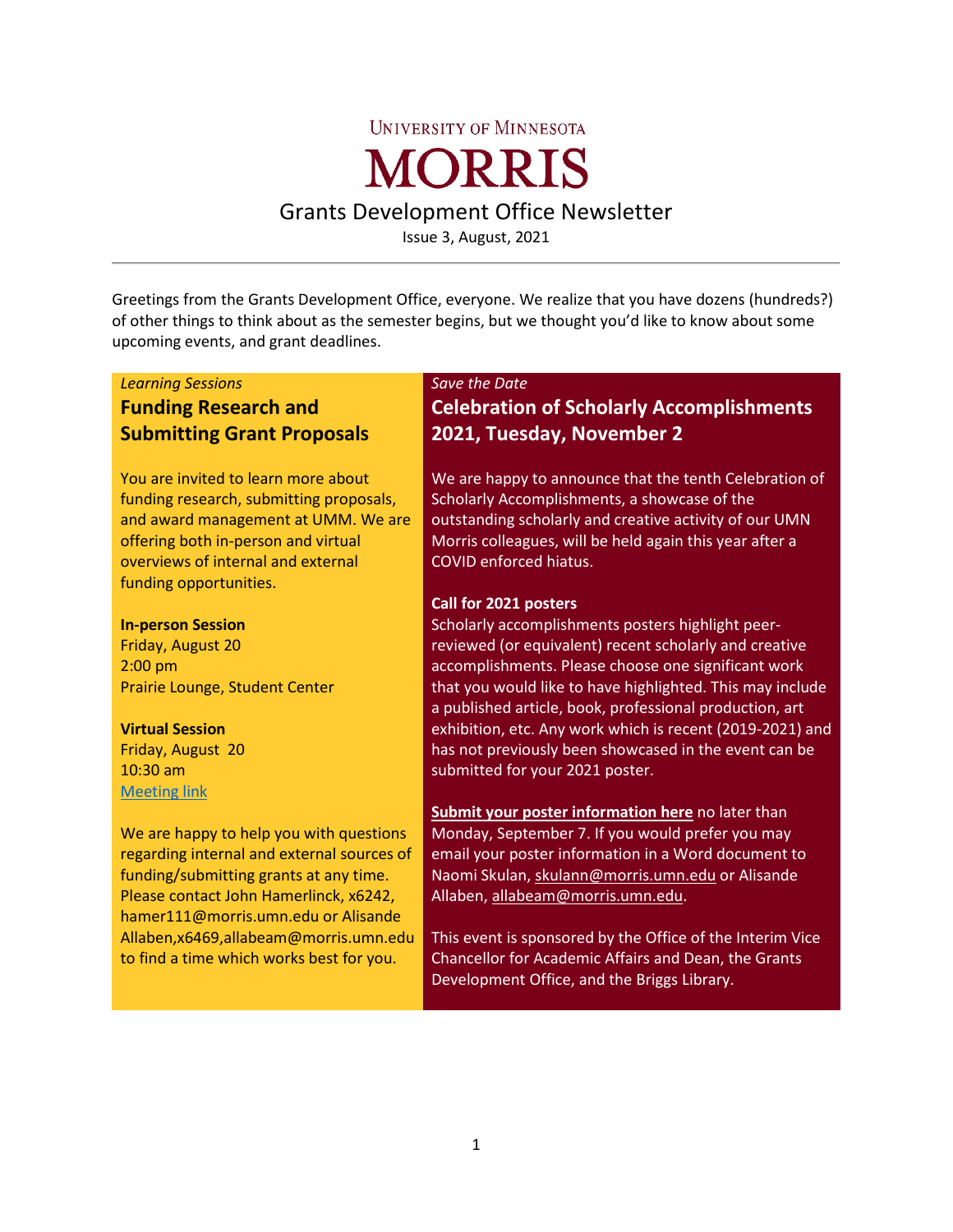## **Funding Opportunities**

## Upcoming Internal Deadlines

#### **FREF**

Faculty Research Enhancement Funds (FREF) applications are due in the Dean's Office by 4:30 p.m., Friday, **September 3**. Only Category II applications will be accepted this round. For complete information visi[t https://resources.morris.umn.edu/faculty-research-enhancement-funds-fref](https://resources.morris.umn.edu/faculty-research-enhancement-funds-fref)

#### **2021 NEH Summer Stipends**

#### <https://www.neh.gov/grants/research/summer-stipends>

Internal deadline: Tuesday, **September 7**, NEH deadline: Wednesday, September 22, 2021 This is a limited submission opportunity and UMM may select up to two faculty following an internal review process. Please let us know as soon as possible if you are planning to apply this year. We recommend beginning work on your proposal as soon as six months in advance of the deadline.

#### **Grant-In-Aid**

#### Fall Deadline: **September 20, 2021**

#### <https://research.umn.edu/funding-awards/ovpr-funding/grant-aid>

Grant-in-Aid funds are used to support independent research, and in most cases, are not meant to provide sole support for research activities. While there is no rigid maximum amount, funds are limited and we aim to support as many worthy projects as possible. In fiscal year 2021, 60 grants were awarded with an average award of \$35,685.

#### Selected External Deadlines

#### **Lake Region Arts Council**

#### <https://lrac4.org/>

- Fall Project Grant up to \$3,000, to fund productions & exhibits, Deadline: **September 2, 2021**
- Fall Legacy Arts & Cultural Heritage Grants fund art projects that increase Arts Access, Arts Learning and Arts and Cultural Heritage opportunities for the LRAC region. (no dollar limit), Deadline: **October 7, 2021**

#### **Upcoming National Endowment for the Humanities (NEH) Deadlines**

For details and a complete list of NEH grant programs visit<https://www.neh.gov/grants/listing>

- **Public Scholars** The program supports the creation of well-researched nonfiction books in the humanities written for the broad public. **Deadline: December 15, 2021**
- **Preservation Assistance Grants for Smaller Institutions** These grants help small and mid-sized institutions — such as libraries, museums, historical societies, archival repositories, cultural organizations, town and county records offices, and colleges and universities — improve their ability to preserve and care for their significant humanities collections**. Deadline: January 13, 2022**
- **Institutes for Higher Education Faculty** NEH Institutes are professional development programs that convene higher education faculty from across the nation in order to deepen and enrich